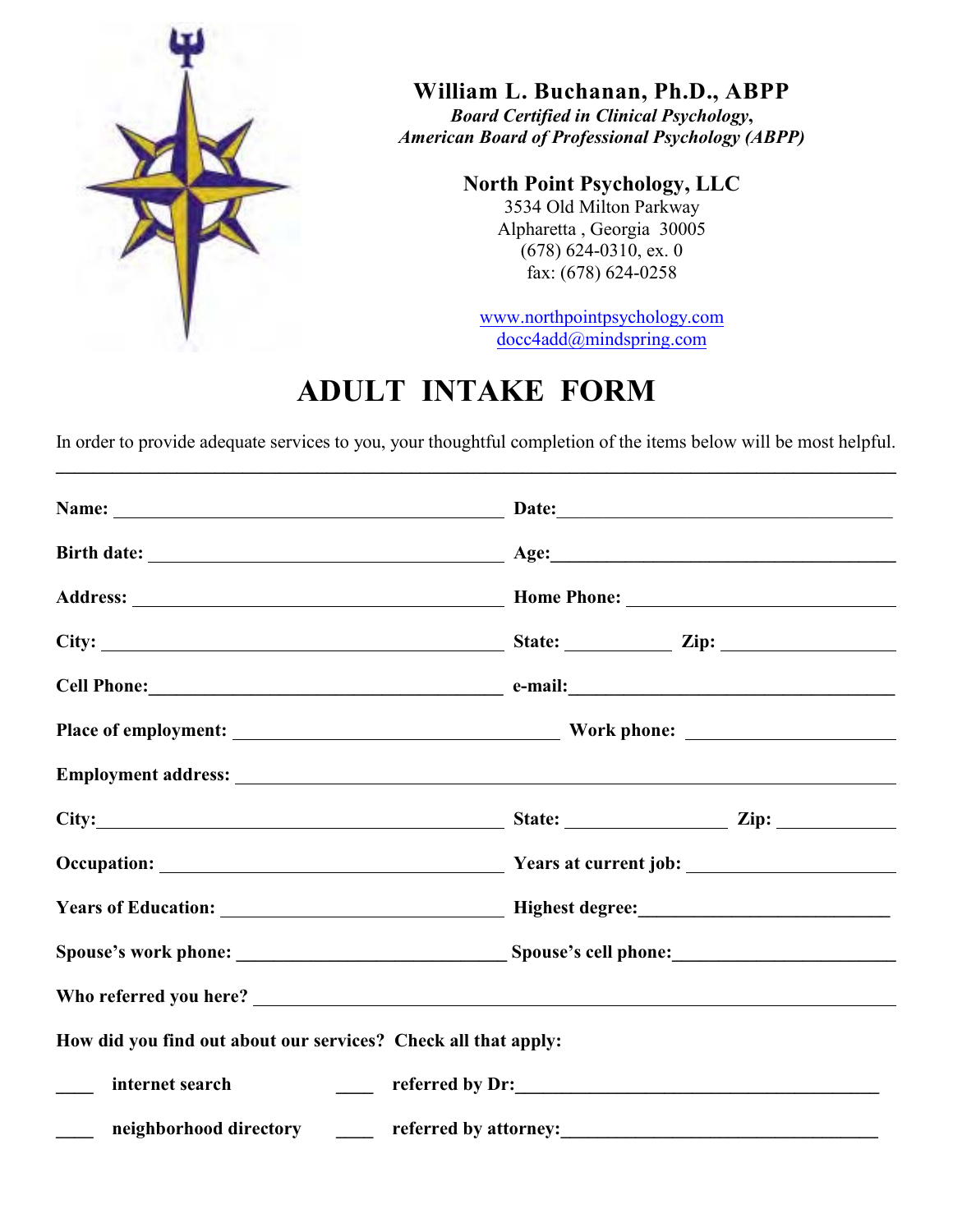yellow pages **we construct that the vertex referred by former patient:** 

other (explain below) **the Georgia Psychological Association** 

## **REFERRAL INFORMATION**

**\_\_\_\_\_\_\_\_\_\_\_\_\_\_\_\_\_\_\_\_\_\_\_\_\_\_\_\_\_\_\_\_\_\_\_\_\_\_\_\_\_\_\_\_\_\_\_\_\_\_\_\_\_\_\_\_\_\_\_\_\_\_\_\_\_\_\_\_\_\_\_\_\_\_\_\_\_\_\_\_\_\_\_\_\_\_\_\_\_\_ \_\_\_\_\_\_\_\_\_\_\_\_\_\_\_\_\_\_\_\_\_\_\_\_\_\_\_\_\_\_\_\_\_\_\_\_\_\_\_\_\_\_\_\_\_\_\_\_\_\_\_\_\_\_\_\_\_\_\_\_\_\_\_\_\_\_\_\_\_\_\_\_\_\_\_\_\_\_\_\_\_\_\_\_\_\_\_\_\_\_**

Please briefly describe the circumstances that bring you here at this time:

## **MENTAL HEALTH HISTORY AND STATUS**

Have you previously seen a psychologist, psychiatrist, or other mental health care professional?

 $\Box$  Yes  $\Box$  No If so, please give name(s) and date(s):

Have you or any member of your family, ever been treated or hospitalized for emotional problems? If so, please give date(s) and reason(s) for hospitalization(s).

Have you ever been arrested? If so, give date(s) and type(s) of offense?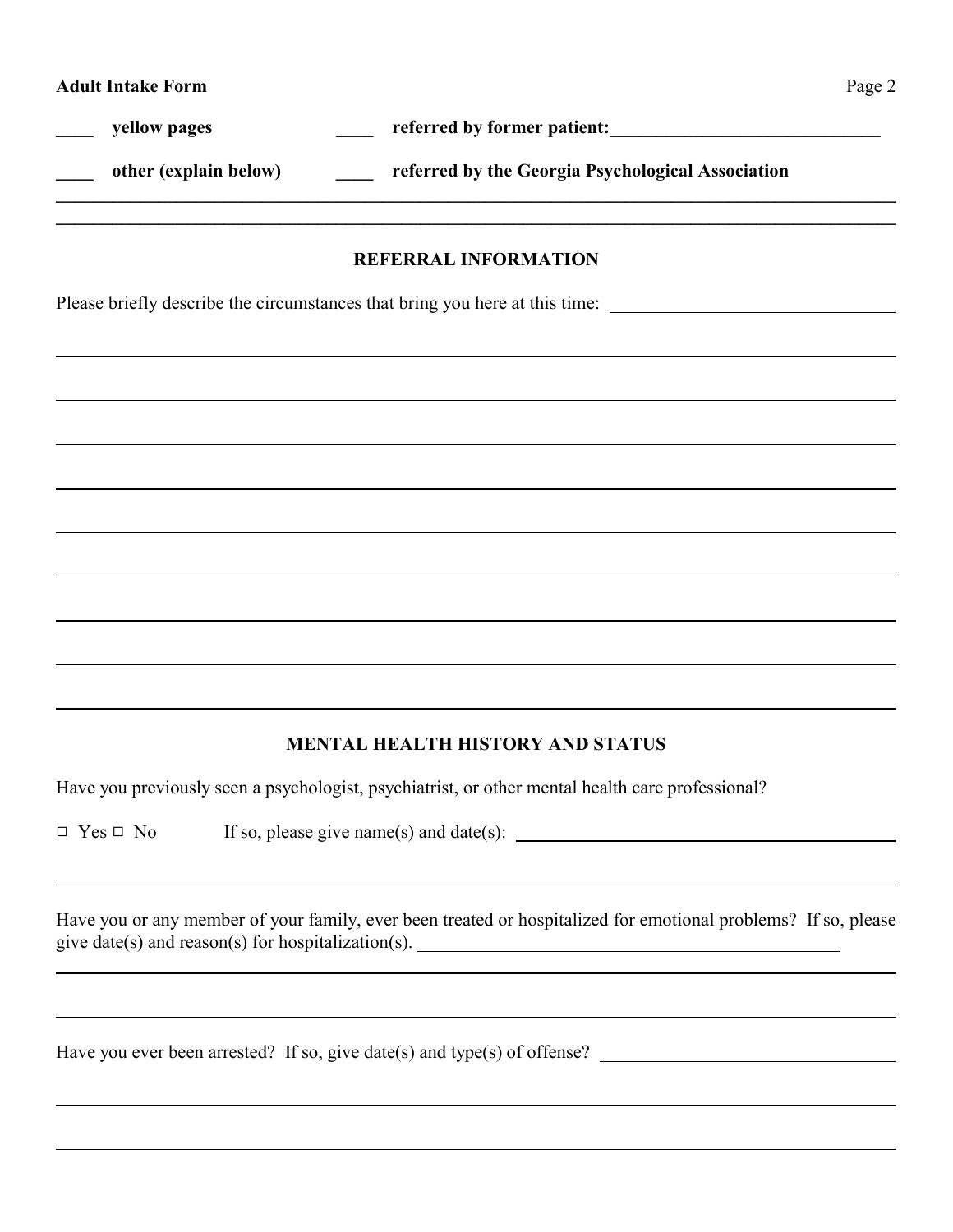## **Adult Intake Form**

| Are you currently involved in ANY legal proceedings? ______ no, ______ yes. If yes, please explain:   |  |                        |      |                                                                                  |
|-------------------------------------------------------------------------------------------------------|--|------------------------|------|----------------------------------------------------------------------------------|
|                                                                                                       |  |                        |      | ,我们也不会有什么。""我们的人,我们也不会有什么?""我们的人,我们也不会有什么?""我们的人,我们也不会有什么?""我们的人,我们也不会有什么?""我们的人 |
|                                                                                                       |  |                        |      |                                                                                  |
|                                                                                                       |  |                        |      |                                                                                  |
| ,我们也不会有什么。""我们的人,我们也不会有什么?""我们的人,我们也不会有什么?""我们的人,我们也不会有什么?""我们的人,我们也不会有什么?""我们的人                      |  |                        |      |                                                                                  |
| Do you expect to be in ANY legal proceedings in the future? _______ no, _______ yes.                  |  |                        |      |                                                                                  |
| If yes, please explain:                                                                               |  |                        |      |                                                                                  |
|                                                                                                       |  |                        |      | ,我们也不会有什么。""我们的人,我们也不会有什么?""我们的人,我们也不会有什么?""我们的人,我们也不会有什么?""我们的人,我们也不会有什么?""我们的人 |
|                                                                                                       |  |                        |      | ,我们也不会有什么。""我们的人,我们也不会有什么?""我们的人,我们也不会有什么?""我们的人,我们也不会有什么?""我们的人,我们也不会有什么?""我们的人 |
|                                                                                                       |  |                        |      |                                                                                  |
|                                                                                                       |  |                        |      |                                                                                  |
|                                                                                                       |  |                        |      |                                                                                  |
|                                                                                                       |  | <b>MEDICAL HISTORY</b> |      |                                                                                  |
| I consider my health to be:                                                                           |  |                        |      |                                                                                  |
| Excellent                                                                                             |  | Good                   | Fair | Poor                                                                             |
|                                                                                                       |  |                        |      |                                                                                  |
|                                                                                                       |  |                        |      |                                                                                  |
|                                                                                                       |  |                        |      |                                                                                  |
|                                                                                                       |  |                        |      |                                                                                  |
|                                                                                                       |  |                        |      |                                                                                  |
| Medical conditions (for example: asthma, ulcers, hypertension, diabetes, heart disease, cancer, etc.) |  |                        |      |                                                                                  |
|                                                                                                       |  |                        |      |                                                                                  |
|                                                                                                       |  |                        |      |                                                                                  |
|                                                                                                       |  |                        |      |                                                                                  |
|                                                                                                       |  |                        |      |                                                                                  |
|                                                                                                       |  |                        |      |                                                                                  |
|                                                                                                       |  |                        |      |                                                                                  |
|                                                                                                       |  |                        |      |                                                                                  |